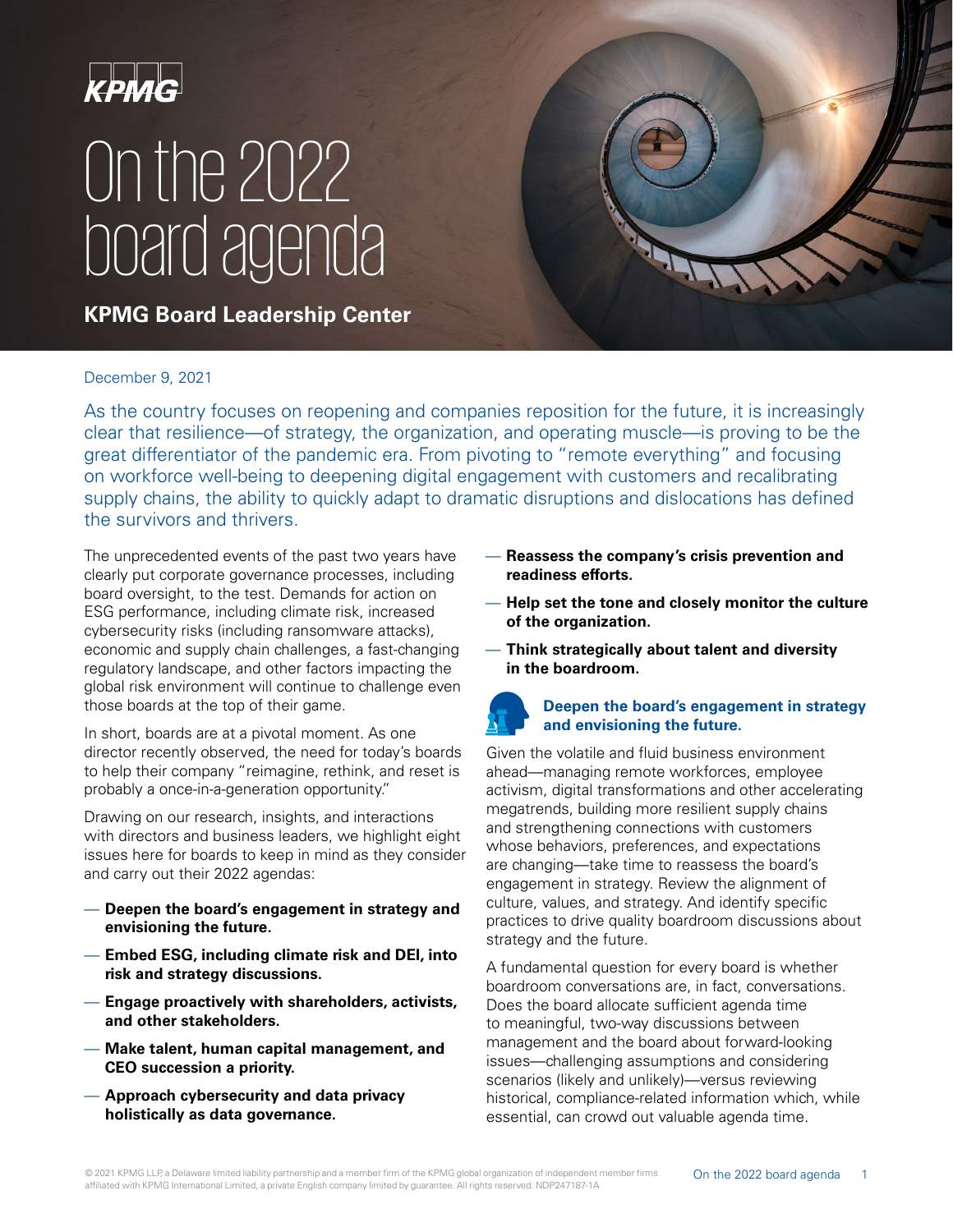The board's fiduciary role remains oversight, but effective engagement in strategy discussions (which investors expect) increasingly calls for a collaborative mindset: How can the board help management think through the implications of pressing and potentially existential strategic questions and decisions? And is management helping to set the context, providing meaningful materials to the board to prepare directors for those critical conversations and maximize the board's contribution?

In our discussions with lead directors over the past year, a number of elements and practices were highlighted that may be helpful:

- Encourage management to revisit its strategic planning processes. Is the process adequate in light of the speed and impact of megatrends—and does it capture the risks and potential disruptions on the horizon? Does the process challenge the validity of key assumptions that the company's strategy and business model are based on? Is it an iterative process—with milestones and opportunities to recalibrate—and does it bring in perspectives from throughout the organization, beyond the inner team?
- Develop a vivid picture of the future. This is never an easy undertaking, and it's particularly challenging today, given the level of uncertainty and transformational changes underway. Where are the company's industry and competition (both industry competitors and those in adjacent industries) headed? What might the business look and feel like in 2, 5, or 10 years? Make time for the board to have meaningful "what-if" discussions in a focused and urgent way—including devoting time to lesslikely scenarios (without getting overly theoretical). Risks and scenarios related to climate, ESG, human capital, and supply chain should be front and center.
- Make resilience part of the strategy discussion. Full resilience is not only the ability to bounce back when something goes wrong; it's also the ability to stand back up with viable strategic options for staying competitive and on the offense.
- Understand the value of the board's lens. Management is immersed in running the business, looking around the corner, and staying competitive as they should be. Board members are likely picking up broader perspectives and signals from their activities—and may be "seeing and hearing things differently than management." Leverage directors fully, as valuable sources of insight and competitive advantage.



#### **Embed ESG, including climate risk and DEI, into risk and strategy discussions.**

How companies address climate change, DEI issues, and other ESG risks is now viewed—by investors, research and ratings firms, activists, employees, customers, and regulators—as fundamental to the business and critical to long-term sustainability and value creation. Expect the intense regulatory focus on these issues to continue in 2022.

The clamor for attention to climate change as a financial risk has become more urgent, driven by a confluence of factors, the most visible of which is the accelerating physical impact of climate change—including the frequency and severity of floods, wildfires, rising sea levels, and droughts—as well as concern by many experts that the window for preventing more dire long-term consequences is rapidly closing. Related to climate risk are the "transition risks" that companies face as they work—in conjunction with countries, regulators, and other stakeholders—to reduce reliance on carbon and the impact on the climate. The Task Force on Climate-related Financial Disclosures (TCFD) defines these transition risks as "risks associated with the transition to a lower-carbon economy, the most common of which relate to policy, tax, and legal actions, technology changes, market responses, and reputational considerations." A challenge for boards is to help ensure that these transition risks are addressed by management in its enterprise risk management processes—together with other climate change risks.

Monitoring the rapidly changing legal and regulatory developments regarding climate change is critical as regulators and policy makers globally are placing greater demands on companies to take action—as evidenced by the U.S. reentry into the Paris Agreement and pledge to cut emissions in half by 2030, and the COP26 summit, which brought parties together to accelerate action toward the goals of the Paris Agreement and the UN Framework Convention on Climate Change. The SEC is expected to propose disclosure rules on climate change, human capital management (including diversity), and cybersecurity risk governance in early 2022.

The 2021 proxy season, most notably for boards, highlighted shareholders' increasing willingness to act, particularly on climate and a broad range of ESG and DEI issues. In numerous instances, shareholders voted against directors when they believed that companies were not responsive to critical issues such as climate risk, diversity, and human capital management. The shareholder proposals of 2021 and boards' responses to them were clearly reflective of the times, with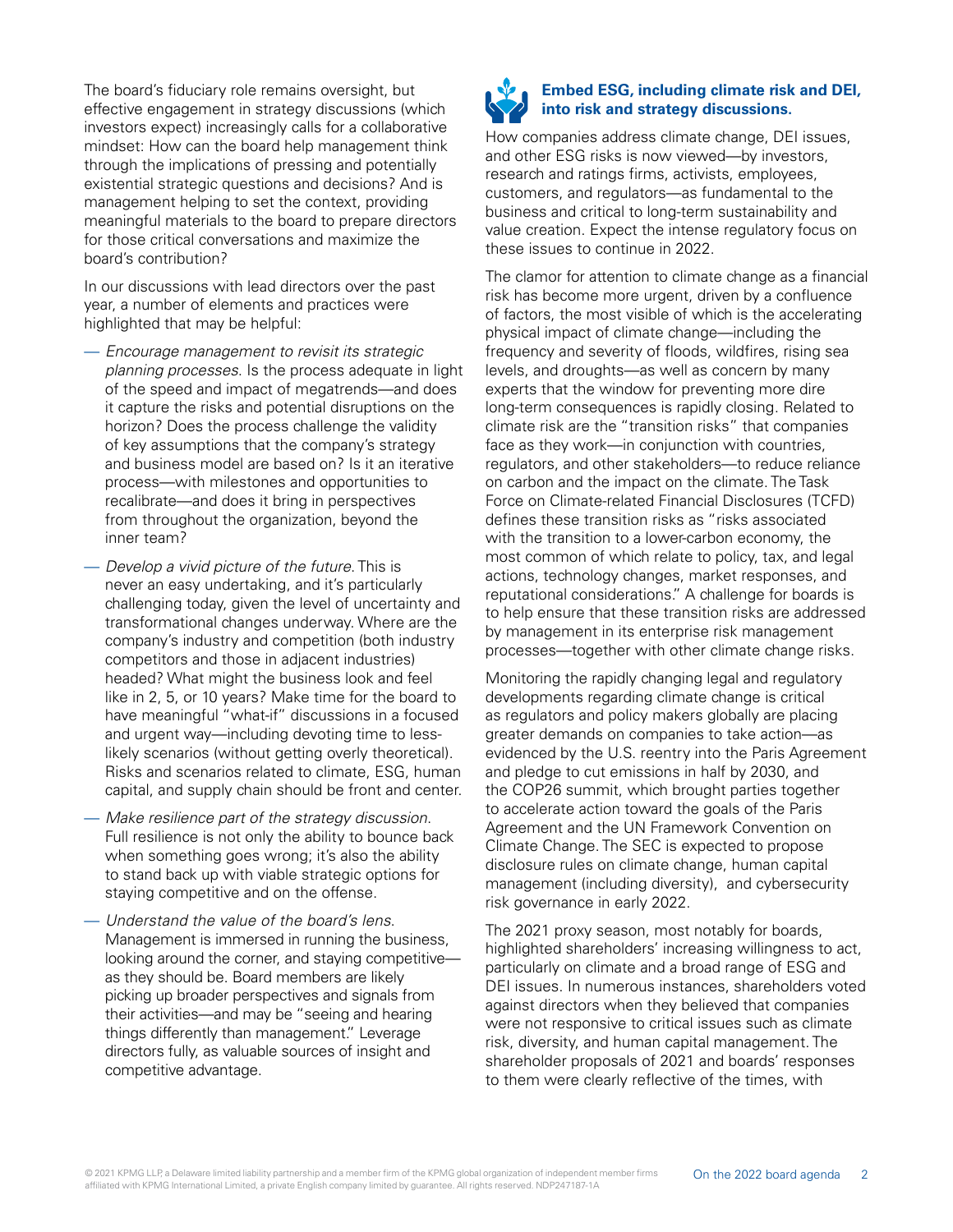workforce and environmental/climate issues front and center. The push for better and more transparent DEI efforts has broadened beyond a focus on boardroom gender diversity to include diversity of race, ethnicity, and experience at all levels of an organization.

As SEC Commissioner Allison Herren Lee stated in June, "This proxy season is just the latest affirmation of a sea change on climate and ESG. It occurs against the backdrop of the U.S. reentry into the Paris Agreement…and a broad global reckoning with the need for enhanced transparency on sustainability. It also occurs in the midst of ever-more-powerful signals from major institutional investors of their commitment to sustainability. Finally, it occurs as the SEC considers potential rulemaking to improve climate and other ESG disclosures for investors. These developments place ever-greater responsibility on companies, and therefore boards, to integrate climate and ESG into their decision-making, risk management, compensation, and corporate transparency initiatives."1

To that end, several fundamental questions should be front and center in boardroom conversations about the company's ESG journey. After determining which ESG issues are material to the company, assess which of these issues are of strategic significance. How is the company embedding them into core business activities (strategy, operations, risk management, incentives, and corporate culture) to drive long-term performance? Is there a clear commitment and strong leadership from the top, and enterprise-wide buy-in?

Oversight of these risks and opportunities is a significant challenge, involving the full board and multiple board committees. For example, elements of climate, ESG, and DEI oversight likely reside with the nominating and governance, compensation, and audit committees—and other committees may have responsibilities as well. Overlap is to be expected, but this puts a premium on information sharing and communication and coordination among committees. It also requires that committees have the expertise to oversee the issues delegated to them.

### **Engage proactively with shareholders, activists, and other stakeholders.**

Given the intense investor and stakeholder focus on climate risk, ESG, and DEI, particularly in the context of long-term value creation, engagement with shareholders and stakeholders should be a priority. Institutional investors and stakeholders are increasingly holding boards accountable for company performance and are continuing to demand greater transparency, including direct engagement with

independent directors on big-picture issues like strategy and ESG. Indeed, transparency, authenticity, and trust are not only important to investors, but increasingly to employees, customers, suppliers, and communities—all of whom are holding companies and boards to account.

The board should request periodic updates from management about the company's engagement activities:

- Does the company know, engage with, and understand the priorities of its largest shareholders and key stakeholders?
- Are the right people engaging with these shareholders and stakeholders—and how is the investor relations (IR) role changing (if at all)?
- What is the board's position on meeting with investors and stakeholders? Which independent directors should be involved?

In short: Is the company providing investors and stakeholders with a clear, current picture of its performance, challenges, and long-term vision—free of "greenwashing"? (Investors, other stakeholders, and regulators are increasingly calling out companies and boards on ESG-related claims and commitments that fall short—and all indications are that they will continue to do so.)

As reflected in 2021 proxy voting trends, strategy, executive compensation, management performance, climate risk, other ESG initiatives, DEI and human capital management, and board composition and performance will remain squarely on investors' radar during the 2022 proxy season. We can also expect investors and stakeholders to focus on how companies are adapting their strategies to address the economic and geopolitical uncertainties and dynamics shaping the business and risk environment in 2022.

Having an "activist mindset" is as important as ever—particularly given the convergence of ESG and more traditional hedge fund activism highlighted by the successful proxy fight conducted by Engine No. 1 against a major oil company. By linking climate and environmental issues to profits and long-term value creation, Engine No. 1 created a compelling investment thesis that garnered the support of major institutional investors. Engine No. 1 won three board seats, providing its independent nominees with the ability to influence the strategic direction of the company. The key to Engine No. 1's success and winning institutional shareholder support appears to be its linkage of ESG practices and data to long-term value creation.

<sup>1</sup> Speech by SEC Commissioner Allison Herren Lee, "Climate, ESG, and the Board of Directors: 'You Cannot Direct the Wind, But You Can Adjust Your Sails,'" June 28, 2021.

<sup>© 2021</sup> KPMG LLP, a Delaware limited liability partnership and a member firm of the KPMG global organization of independent member firms affiliated with KPMG International Limited, a private English company limited by guarantee. All rights reserved. NDP247187-1A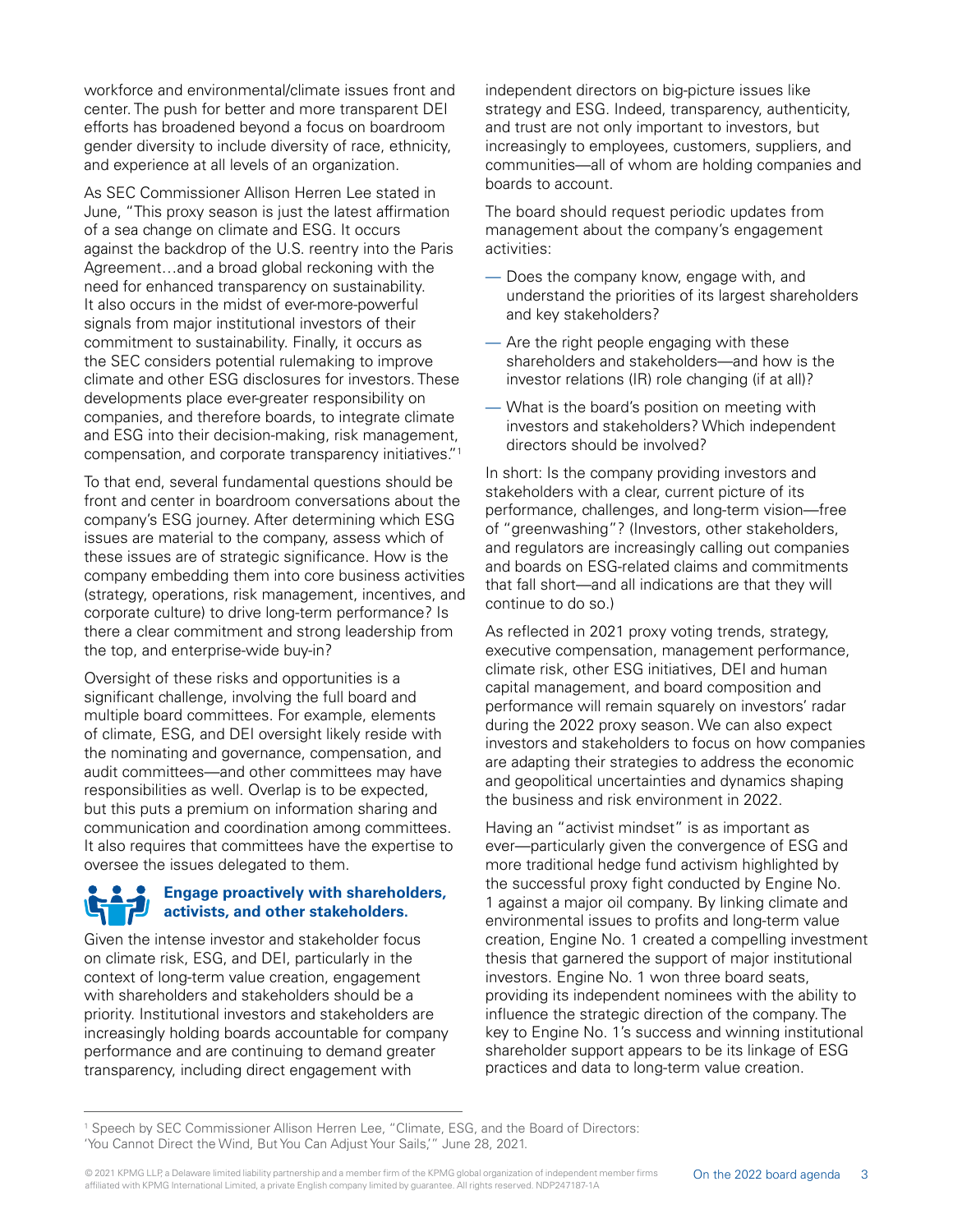As stated in Engine 1's Total Value Framework report:

"We developed our Total Value Framework to address the current deficiencies in ESG data and to help investors generate lasting impact on corporate behavior and robust long-term financial returns—not just the warm glow of a 'pure' portfolio.

Through the Total Value Framework, we attempt to measure the value companies create or destroy for both shareholders and stakeholders—their employees, customers, communities, and environment—as well as on the connection between the two groups. Instead of ESG scores and ranks, which in effect constitute little more than emojis and are as difficult to incorporate into spreadsheets or algorithms, we try where possible to quantify the impact in dollars. We use independent sources and estimates to assess the firm-level costs of emissions, resource use, waste, social practices, and a host of other ESG factors.

Armed with this new data, we can proceed to focus on how the value a company delivers to its stakeholders affects the value it is then able to impart to its shareholders. This forces us to examine drivers like potential regulation, changes in customer or employee preferences, technological disruption, and other relevant contributors to a company's risk or growth."

#### **Make talent, human capital management,**   $\bullet \bullet \bullet$ **and CEO succession a priority.**

The events of 2020–2021 further highlighted the strategic importance of human capital management (HCM) issues—including employee and supply chain health and safety issues so critical to the company's performance and reputation. Institutional investors have been increasingly vocal about the importance of human capital and talent development programs and their link to strategy—including calling for more engaged board oversight and enhanced disclosure of HCM-related metrics. In August 2020, the SEC adopted a new principles-based disclosure rule that requires companies to provide a description of their human capital resources to the extent such disclosures would be material to an understanding of the company's business. There was general dissatisfaction with companies' HCM disclosures in their 2021 filings, particularly the lack of quantitative data.

In addition to monitoring SEC rulemaking developments in this area, boards will want to discuss with management the company's HCM disclosures in the 2021 10-K including management's processes for developing related metrics and controls ensuring data quality—and help ensure that the disclosures demonstrate the company's commitment to critical human resources issues.

In 2022, we can expect continued scrutiny of how companies are adjusting their talent development strategies. The challenge of finding, developing, and retaining talent, amid a labor-constrained market has created a war for talent. Does the board have a good understanding of the company's talent strategy and its alignment with the company's broader strategy and forecast needs for the short and long term? Which roles throughout the organization are mission critical, and what are the challenges keeping those roles filled with engaged employees? Which talent categories are in short supply and how will the company successfully compete for this talent? Does the talent strategy reflect a commitment to DEI at all levels? More broadly, as millennials and younger employees—who increasingly choose employers based on alignment with their own values—join the workforce in large numbers and talent pools become globally diverse, is the company positioned to attract, develop, and retain top talent at all levels?

Pivotal to all of this is having the right CEO in place to drive culture and strategy, navigate risk, and create long-term value for the enterprise. The board should ensure that the company is prepared for a CEO change—whether planned or unplanned, on an emergency interim basis or permanent. CEO succession planning is a dynamic and ongoing process, and the board should always be focused on developing a pipeline of potential CEO candidates as well as all other C-suite positions. (Succession planning should start the day a new CEO is named.)

How robust are the board's succession planning processes and activities? Which board committee has responsibility to review the plans (at least once per year, but likely more often in these uncertain times)? Are succession plans in place for other key executives? How does the board get to know the high-potential leaders two or three levels below the C-suite especially in a work-from-home environment when office visits and board-executive in-person meetings may not be feasible?

#### **Approach cybersecurity and data privacy holistically as data governance.**

The rapid shifts that companies have made during the pandemic to keep their businesses up and running remote work arrangements, supply chain adjustments, and increased reliance on online platforms—have been a boon to organized crime, hacktivists, and nationstates. Cyberattacks of all types proliferated during the pandemic, highlighting the far-reaching implications for supply chains and operations, as well as the ongoing cybersecurity challenge facing companies.

Boards have made strides in monitoring management's cybersecurity effectiveness—for example, with greater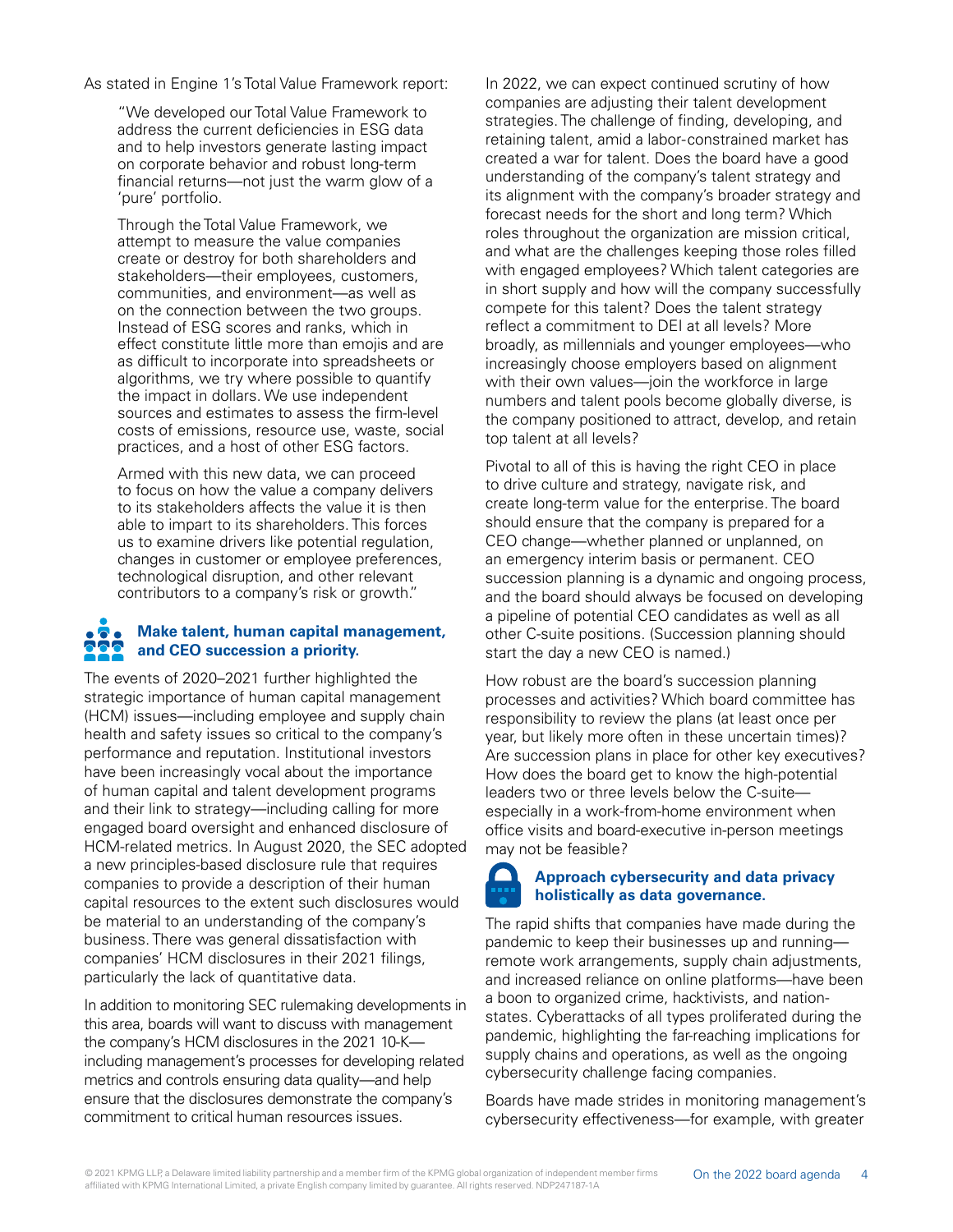IT expertise on the board and relevant committees, company-specific dashboard reporting to show critical risks, and more robust conversations with management. Despite these efforts, the acceleration of digital strategies, remote and hybrid work models, increased regulatory scrutiny of data privacy, and the growing sophistication of cyberattackers, all point to the continued cybersecurity challenge ahead.

As we've noted, data governance overlaps with cybersecurity, but it's broader. Data governance includes compliance with industry-specific privacy laws and regulations, as well as privacy laws and regulations that govern how personal data—from customers, employees, or vendors—is processed, stored, collected, and used. Data governance also includes the company's policies and protocols regarding data ethics—in particular, managing the tension between how the company may use customer data in a legally permissible way and customer expectations as to how their data will be used. Managing this tension poses significant reputation and trust risks for companies and represents a critical challenge for leadership.

To oversee cybersecurity and data governance more holistically:

- Insist on a robust data governance framework that makes clear how and what data is being collected, stored, managed, and used, and who makes decisions regarding these issues
- Clarify which business leaders are responsible for data governance across the enterprise including the roles of the chief information officer, chief information security officer, and chief compliance officer
- Reassess how the board—through its committee structure—assigns and coordinates oversight responsibility for both the company's cybersecurity and data governance frameworks, including privacy, ethics, and hygiene.

#### **Reassess the company's crisis prevention and readiness efforts.**

The litany and severity of crises that companies have found themselves facing in recent years looms large, with crisis prevention and readiness now featuring more prominently than ever in boardroom conversations. Crisis prevention goes hand-inhand with good risk management—identifying and anticipating risks, and putting in place a system of reporting and controls to help prevent or mitigate the impact of such risk events.

We're clearly seeing an increased focus by boards on cultural risks as well as key operational risks across the extended global organization—e.g., supply chain

and outsourcing risks, information technology and data security risks, etc. Does the company understand its critical operational risks, including missioncritical company and industry risks? What's changed in the operating environment? Has the company experienced any control failures, and if so, what were the root causes? Is management sensitive to early warning signs regarding safety, product quality, and compliance?

Periodically reassess the clarity and appropriateness of risk oversight responsibilities among the board's committees—being mindful to not overload the audit committee's agenda, and recognizing the importance of good communication and coordination among committees, as certain risks likely touch multiple committees.

Help ensure that management is weighing a broad spectrum of what-if scenarios—from supply chains and the financial health of vendors to geopolitical risks, natural disasters, terrorist acts, and cyber threats. Is the company's crisis response plan robust and ready to go? Is the plan actively tested or war-gamed—and updated as needed? Does it take into account the loss of critical infrastructure—e.g., telecommunications networks, financial systems, transportation, and water and energy supplies? Are there communications protocols to keep the board apprised of events and the company's response? Even the best-prepared companies will experience a crisis, but companies that respond quickly and effectively—including with robust communications—tend to weather crises better.

A final, important reminder from the COVID-19 pandemic experience: While management should keep the board apprised throughout a crisis, the board should avoid information requests that unduly add to management's workload and potentially distract the CEO and management team from missioncritical activities.

## $\overline{?}$

#### **Help set the tone and closely monitor the culture of the organization.**

The events of 2020–2021 have increased the risk of ethics and compliance failures, particularly given the increased fraud risk due to employee financial hardship and the pressure on management to meet financial targets. Closely monitor the tone at the top and culture throughout the organization with a sharp focus on behaviors (not just results) and yellow flags. Is senior management sensitive to human resource issues, particularly the pressures on employees (both in the office and at home), employee health, safety and well-being, productivity, engagement and morale, and normalizing work-from-home arrangements? Does the company make it safe for people to do the right thing?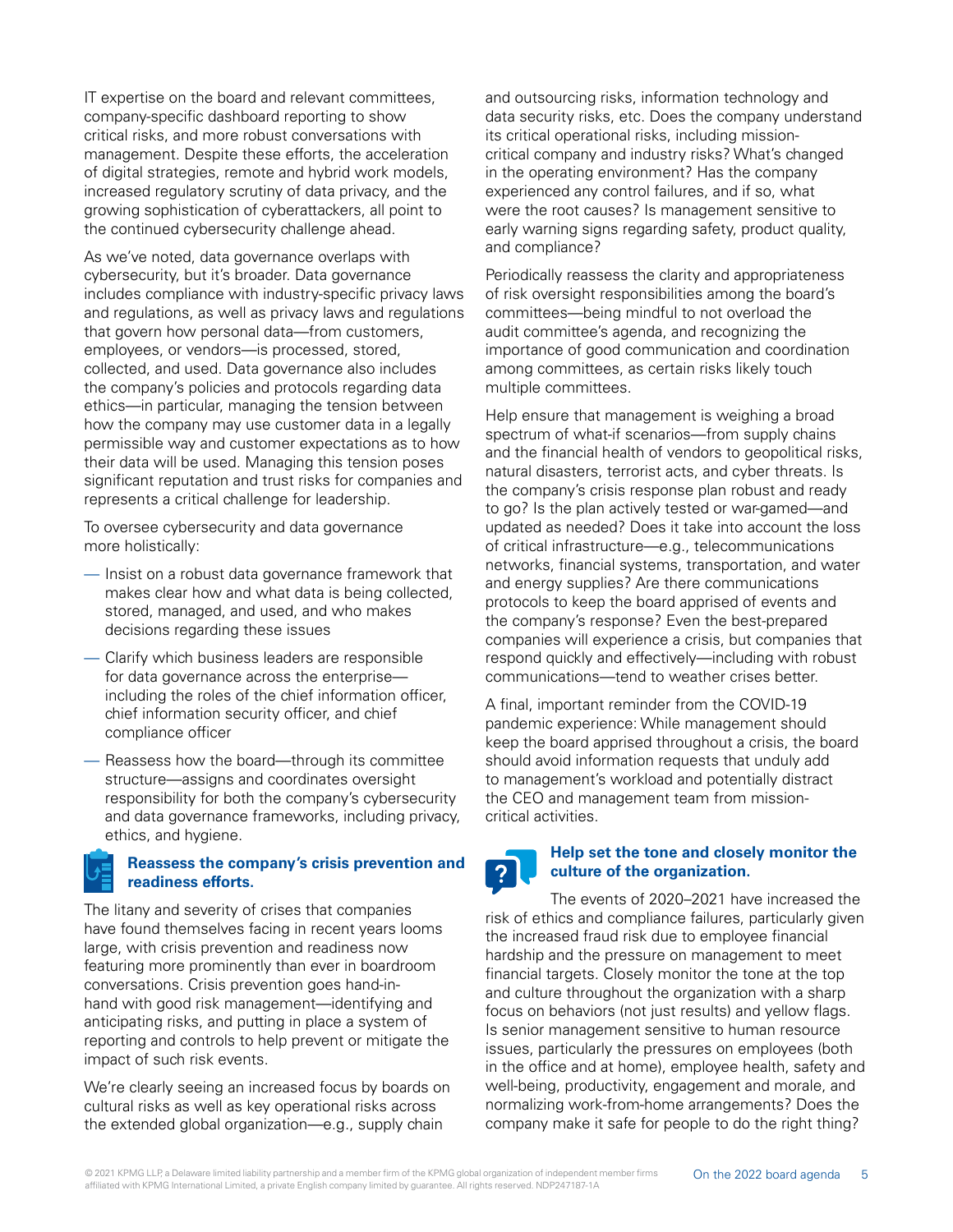Headlines of sexual harassment, price gouging, aggressive sales practices, and other wrongdoing continue to put corporate culture, leadership, and incentives front and center. With the nearinstantaneous speed of social media, corporate crises (particularly when self-inflicted) are hitting corporate reputations fast and hard, with investors, regulators, and others increasingly asking, "Where was the board?"

Given the critical role that corporate culture plays in driving a company's performance and reputation, we see boards taking a more proactive approach to understanding, shaping, and assessing corporate culture. Have a laser focus on the tone set by senior management and zero tolerance for conduct that is inconsistent with the company's values and ethical standards, including any "code of silence" around such conduct. Be sensitive to early warning signs, and verify that the company has robust whistle-blower and other reporting mechanisms in place, and that employees are not afraid to use them. Closely monitor the reporting systems to understand how claims are addressed/ resolved and identify trends. If the company has a sizable workforce and few or no claims, the board should dig deeper.

Understand the company's actual culture (the unwritten rules versus those posted on the breakroom wall); use all the tools available—surveys, internal audit, hotlines, social media, virtual town halls as well as walking the halls, and visiting facilities—to monitor the culture and see it in action. Recognize that the tone at the top is easier to gauge than the mood in the middle and the buzz at the bottom. How does the board gain visibility into the middle and bottom levels of the organization? Make sure that incentive structures align with culture and strategy and encourage the right behaviors. Take a hard look at the board's own culture for signs of groupthink or discussions that lack independence or contrarian voices. Focus not only on results, but the behaviors driving results.

#### **Think strategically about talent and diversity in the boardroom.**

Boards, investors, regulators, and other stakeholders are increasingly focused on the alignment of board composition with the company's strategy with diversity front and center.

Indeed, the increased level of investor engagement on this issue highlights investor frustration over the slow pace of change in boardrooms, and points to the central challenge with board composition: a changing business and risk landscape. Addressing competitive

threats and business model disruption, technology innovations and digital changes, climate and ESG risks, cyber risk, and global volatility requires a proactive approach to board-building and board diversity—of skills, experience, thinking, gender, and race/ethnicity.

While boards have made progress on diversity, change has been slow. According to Spencer Stuart's 2021 U.S. Board Index (released in October), 47% of the new directors added during the 2021 proxy season are Black/African American, Hispanic/Latino/a, Asian, American Indian/Native Alaskan, and multiracial directors, largely driven by an increase in the recruitment of Black/African American directors. And 43% of new directors are women, a decline from 47% last year. However, due to low boardroom turnover, the addition of new directors from underrepresented groups has had little impact on the overall diversity of S&P 500 boards. Just 21% of all S&P 500 directors in 2021 are from these minority groups. And women now represent 30% of all S&P 500 directors—the most ever—despite representing close to half the new director classes the last several years.<sup>2</sup>

Spencer Stuart's 2021 U.S. Board Index also confirms that board turnover remains low (0.94 new directors per board annually). Average independent director tenure has declined only slightly to 7.7 years, down from 8.7 in 2011, while average director age has risen slightly in the last decade (to 63.1). Tenure-limiting mechanisms—term limits and mandatory age limits have had limited impact, and that is not surprising: only 6 percent of boards have term limits for independent directors, and the most common mandatory retirement age is 75, with many boards expressly permitting exceptions to the policy.<sup>3</sup>

Expect continued legislative and regulatory action on board composition and diversity. For example, in 2021, the SEC approved the new board diversity disclosure requirements for Nasdaq-listed companies requiring that company boards meet certain diversity requirements or explain in writing why they have failed to do so—and Chair Gensler said the rules will "allow investors to gain a better understanding of Nasdaqlisted companies' approach to board diversity, while ensuring that those companies have the flexibility to make decisions that best serve their shareholders."

Board composition, diversity, and renewal should remain a key area of board focus in 2022, as a topic for communications with the company's institutional investors and other stakeholders, enhanced disclosure in the company's proxy, and most fundamentally positioning the board strategically for the future.

<sup>2</sup> "2021 U.S. Spencer Stuart Board Index," Spencer Stuart, October 2021.